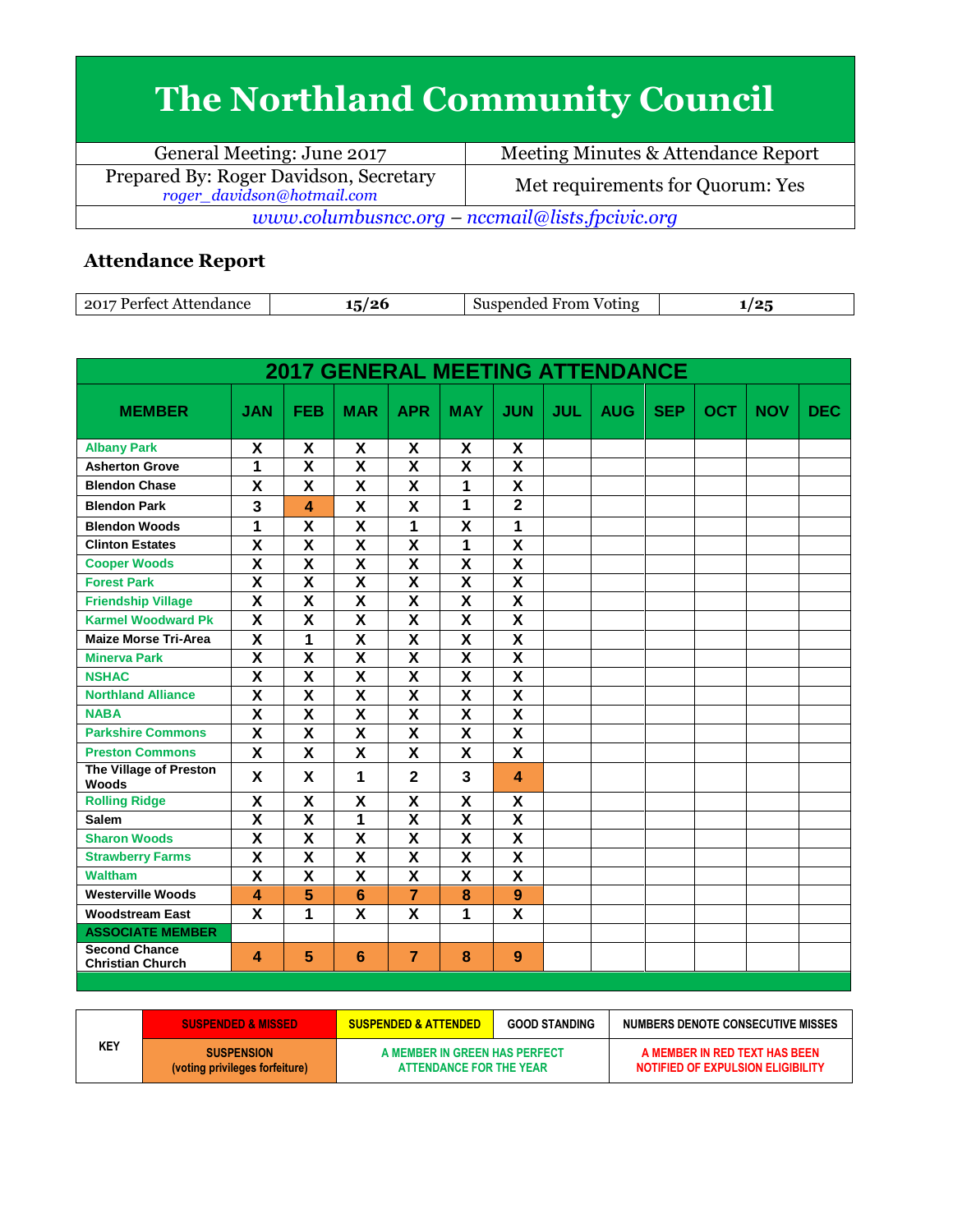## **Meeting Minutes**

| <b>Roll Call</b>                                                                        | Meeting Called to Order: 7:01 PM<br>$\bullet$                                                                                                                                                                                                                                                                                                                                                                                                                                                                                                                                                                                                                                                                                                                                                                                                                                                                                                                                                                                                                                                                                                         |
|-----------------------------------------------------------------------------------------|-------------------------------------------------------------------------------------------------------------------------------------------------------------------------------------------------------------------------------------------------------------------------------------------------------------------------------------------------------------------------------------------------------------------------------------------------------------------------------------------------------------------------------------------------------------------------------------------------------------------------------------------------------------------------------------------------------------------------------------------------------------------------------------------------------------------------------------------------------------------------------------------------------------------------------------------------------------------------------------------------------------------------------------------------------------------------------------------------------------------------------------------------------|
|                                                                                         | Roll was taken. See above chart for details.<br>$\bullet$<br><b>Liaison Reports</b>                                                                                                                                                                                                                                                                                                                                                                                                                                                                                                                                                                                                                                                                                                                                                                                                                                                                                                                                                                                                                                                                   |
| <b>Columbus Fire Department</b>                                                         |                                                                                                                                                                                                                                                                                                                                                                                                                                                                                                                                                                                                                                                                                                                                                                                                                                                                                                                                                                                                                                                                                                                                                       |
| Station 24                                                                              | No report<br>٠                                                                                                                                                                                                                                                                                                                                                                                                                                                                                                                                                                                                                                                                                                                                                                                                                                                                                                                                                                                                                                                                                                                                        |
| <b>Columbus Police Department</b><br>Officer Scott Clinger<br><b>Officer Larry Geis</b> | Discussion of monthly newsletter sent out via email list<br>$\bullet$<br>server, also available on nextdoor.com<br>Sent out National Night Out Registration forms and CPD<br>$\bullet$<br>recruiting events via email server.<br>Quarterly Block Watch Coordinator meeting will be June<br>$\bullet$<br>20 <sup>th</sup> , 7:00 PM at 1120 Morse Rd.<br>QUESTION - City Council passed legislation "to prohibit<br>$\bullet$<br>denial of city services, misuse of city resources, and<br>solicitation of information about a person's immigration<br>status by City employees or officials", what impact does that<br>have on CPD? ANSWER - Impact is to that no one is<br>stopped strictly for immigration status checks.                                                                                                                                                                                                                                                                                                                                                                                                                           |
| <b>City Attorney's Office</b><br><b>Bill Sperlazza</b>                                  | No report<br>$\bullet$                                                                                                                                                                                                                                                                                                                                                                                                                                                                                                                                                                                                                                                                                                                                                                                                                                                                                                                                                                                                                                                                                                                                |
| <b>City of Columbus Community Liaison</b><br><b>Chris Suel</b>                          | <b>COMMENT</b> – City filled in massive pot hole and wanted to<br>$\bullet$<br>say thank you for that.<br><b>COMMENT</b> - Empty parcel at Morse Road and Maize Road<br>$\bullet$<br>needs to have the grass cut, Chris will look into it.<br><b>QUESTION</b> – The pavement at the Lincoln rail road<br>$\bullet$<br>crossing between Sinclair Rd and Indianola Ave is in bad<br>shape, how can we get city to help with that? <b>ANWSER</b> –<br>Send an email with the exact address and will look into what<br>can be done.                                                                                                                                                                                                                                                                                                                                                                                                                                                                                                                                                                                                                       |
| <b>FACT &amp; Consider Biking</b><br>David Roseman                                      | Long awaited East West multi use path is going to be<br>$\bullet$<br>constructed in the next few weeks, from Cleveland Ave and<br>hook into the existing connector to the Alum Creek trail.<br>Columbus ODOT and Westerville are going to be starting the<br>$\bullet$<br>Cleveland Ave / Schrock Rd interchange project.<br>Bus Rapid Transit shelters are getting closer to being fully<br>$\bullet$<br>completed.<br>Thanks to Officer Clinger and his fellow officers for leading<br>the Ride of Silence held downtown.                                                                                                                                                                                                                                                                                                                                                                                                                                                                                                                                                                                                                           |
| <b>Columbus Public Library Liaison</b><br>Keith Hanson (Karl Road Branch Manager)       | Our <b>Summer Reading Program</b> has started, kids and teens<br>$\bullet$<br>can earn towards rewards and prizes. Adults can participate<br>as well.<br>Also have activities at each branch all summer and both<br>٠<br>branches are free lunch sites as well for kids ages 1 to 18<br>through Columbus Recreation and Parks. Karl Rd serves<br>from 12:15 PM to 1:00 PM and Northern Lights from 1:00<br>PM to 1:30 PM. Karl Rd is also a free health snack site from<br>4:00 PM to 4:30 PM.<br>Northern Lights will have the "Bring the Farm to You" event<br>$\bullet$<br>tomorrow afternoon, June 7 <sup>th</sup> from 2:00 PM to 3:00 PM.<br>The second of four events in the <b>Carnegie series</b> featuring<br>$\bullet$<br>Dan Chaon, author of "Ill Will", will be held on Sunday June<br>18th from 2:00 PM to 4:00 PM at the Main Library.<br>The Grand Opening for the Northside Branch located at 1423<br>$\bullet$<br>N. High St will be June 22 <sup>nd</sup> with ribbon cutting at 3:30 PM.<br>Pass along thanks for the NCC list server and different<br>emails sent out, it's a great resource to help pass along<br>information. |
| <b>Northside Health Advisory</b>                                                        | YMCA is doing a "drive in" movie night on the third<br>$\bullet$                                                                                                                                                                                                                                                                                                                                                                                                                                                                                                                                                                                                                                                                                                                                                                                                                                                                                                                                                                                                                                                                                      |
| <b>Trevor Secord</b>                                                                    | Saturday of each month from 8:00 PM to 10:00 PM on June                                                                                                                                                                                                                                                                                                                                                                                                                                                                                                                                                                                                                                                                                                                                                                                                                                                                                                                                                                                                                                                                                               |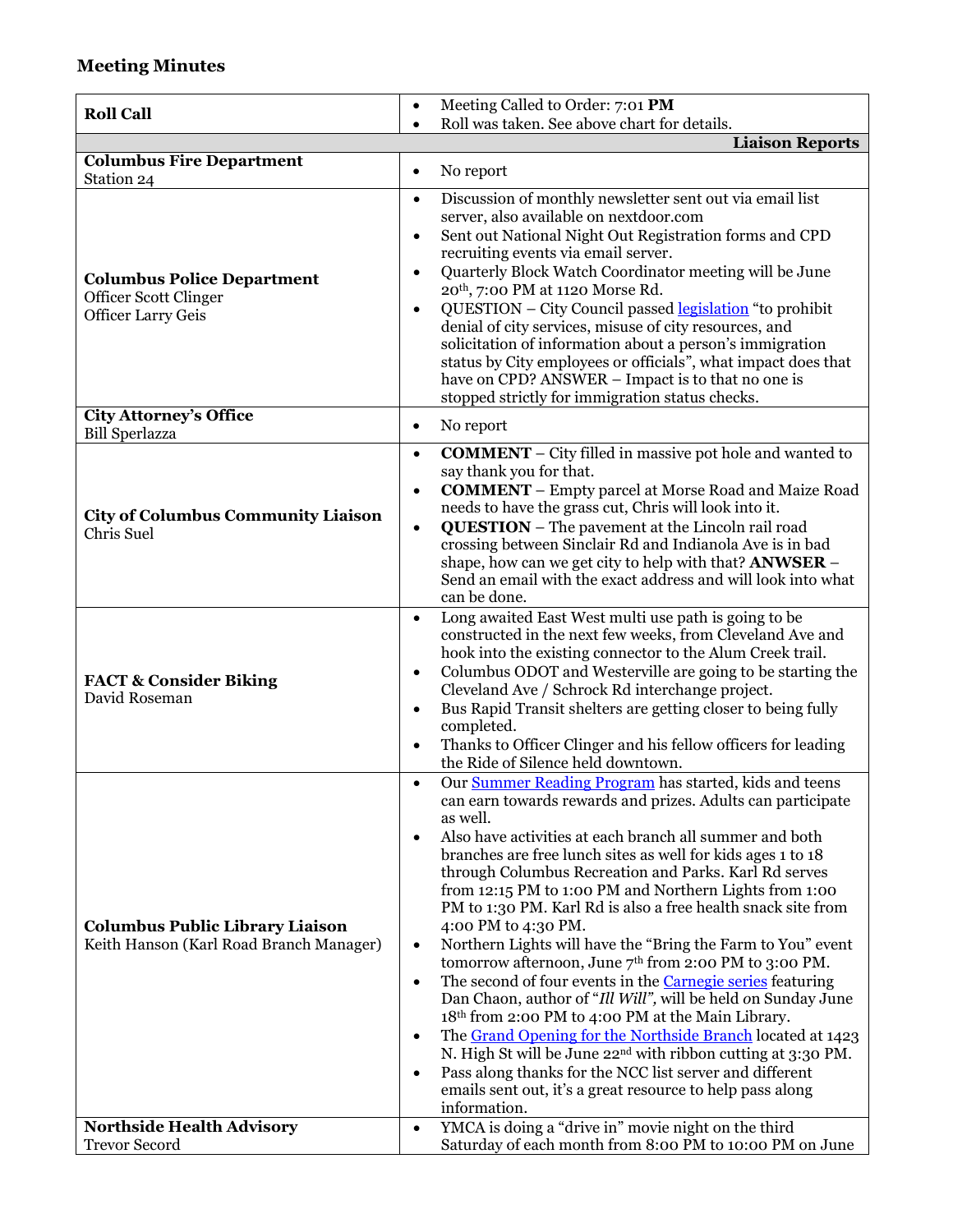|                                    |                    | 17th this month. Free to public, bring a blanket or lawn chair.                                                          |
|------------------------------------|--------------------|--------------------------------------------------------------------------------------------------------------------------|
|                                    | $\bullet$          | YMCA is hosting a community baby shower in conjunction                                                                   |
|                                    |                    | with the <b>Celebrate One</b> initiative for all mothers with                                                            |
|                                    |                    | children under the age of one in the 43224 or 43229 areas to                                                             |
|                                    |                    | be held on June 17th in the morning at the YMCA.                                                                         |
|                                    |                    | <b>Selected Discussions</b>                                                                                              |
|                                    | $\bullet$          | Introduction of Tony Collins, Director of Columbus                                                                       |
|                                    |                    | Recreation and Parks, who has been in the role for "two                                                                  |
|                                    |                    | years this week".                                                                                                        |
|                                    | $\bullet$          | From an overall City stand point, things are going very well.                                                            |
|                                    |                    | The City of Columbus Recreation and Parks - "Who We Are                                                                  |
|                                    |                    | By The Numbers":                                                                                                         |
|                                    | $\circ$<br>$\circ$ | 29 Community Centers<br>5 Athletic Complexes (54 basketball and volleyball                                               |
|                                    |                    | courts)                                                                                                                  |
|                                    | $\circ$            | 6 Golf Courses                                                                                                           |
|                                    | $\circ$            | 7 Outdoor Pools and an Indoor Aquatic Center                                                                             |
|                                    | $\circ$            | 5 Splash Pads and Interactive Fountains                                                                                  |
|                                    | $\circ$            | 353 Parks                                                                                                                |
|                                    | $\circ$            | 8,221 Acres of Parkland                                                                                                  |
|                                    | $\circ$            | 120 Miles of Regional Trails                                                                                             |
|                                    | $\circ$            | 3 Reservoirs                                                                                                             |
|                                    | $\circ$            | 14 Nature Preserves                                                                                                      |
|                                    | $\circ$<br>$\circ$ | 5 Dog Parks<br>1 Skate Park                                                                                              |
|                                    | $\circ$            | 10 Enclosed Shelters (available for rent)                                                                                |
|                                    | $\circ$            | 16 Open-Air Shelters (available for rent)                                                                                |
|                                    | $\bullet$          | Aware of areas that are lacking and we have "plans for                                                                   |
|                                    |                    | growth where it's sustainable". We all know what happened                                                                |
|                                    |                    | in 2008, we had to close half of our centers and let go half of                                                          |
|                                    |                    | our employees, it was a real struggle and we all know it's                                                               |
|                                    |                    | going to happen again.                                                                                                   |
| <b>Round Table Discussion</b>      | $\bullet$          | We are the largest provider of summer food service in the                                                                |
| Tony Collins, Director of Columbus |                    | state of Ohio and help administer 250 free lunch sites.                                                                  |
| <b>Recreation &amp; Parks</b>      | $\bullet$          | Also are intervention specialists, working with children in<br>opportunity neighborhoods.                                |
|                                    | $\bullet$          | We have all kinds of things going on that people don't know                                                              |
|                                    |                    | about, another focus beyond sustainability is                                                                            |
|                                    |                    | communication.                                                                                                           |
|                                    |                    | 2017 is an exciting year with so much going on. Capital                                                                  |
|                                    |                    | projects going on with around \$35 million to spend on                                                                   |
|                                    |                    | projects that were voted on. Looking at 5 to 10 years of                                                                 |
|                                    |                    | capital investment and putting that plan together.                                                                       |
|                                    | $\bullet$          | Going to be looking at issues in Woodward Park (cracks in                                                                |
|                                    |                    | tennis court, path around park) and had hoped to do                                                                      |
|                                    |                    | improvements in the 2017, but were not able to get it in the<br>budget.                                                  |
|                                    | ٠                  | Capital improvements: they start with worst off and try to                                                               |
|                                    |                    | spread the money out by regions.                                                                                         |
|                                    |                    | <b>QUESTION</b> - Salem has a pocket park called Chaseland                                                               |
|                                    |                    | Park with no markings at either entrance. ANSWER - We                                                                    |
|                                    |                    | will look into that.                                                                                                     |
|                                    | $\bullet$          | <b>QUESTION</b> – Information and/or updates about parks in                                                              |
|                                    |                    | the Ulry Road and Central College area. ANSWER - We are                                                                  |
|                                    |                    | looking to meet with New Albany and Metro Parks Team to                                                                  |
|                                    |                    | work on connectivity with existing parks and also try to                                                                 |
|                                    |                    | determine what are the best park amenities for that area.                                                                |
|                                    |                    | Tony will get all that information out and in regards to                                                                 |
|                                    |                    | connectivity can go to <b>centralohiogreenways.com</b> .<br><b>QUESTION</b> - There is a lack of Cricket fields in area. |
|                                    |                    | <b>ANSWER</b> – We are looking at cricket around the city and is                                                         |
|                                    |                    |                                                                                                                          |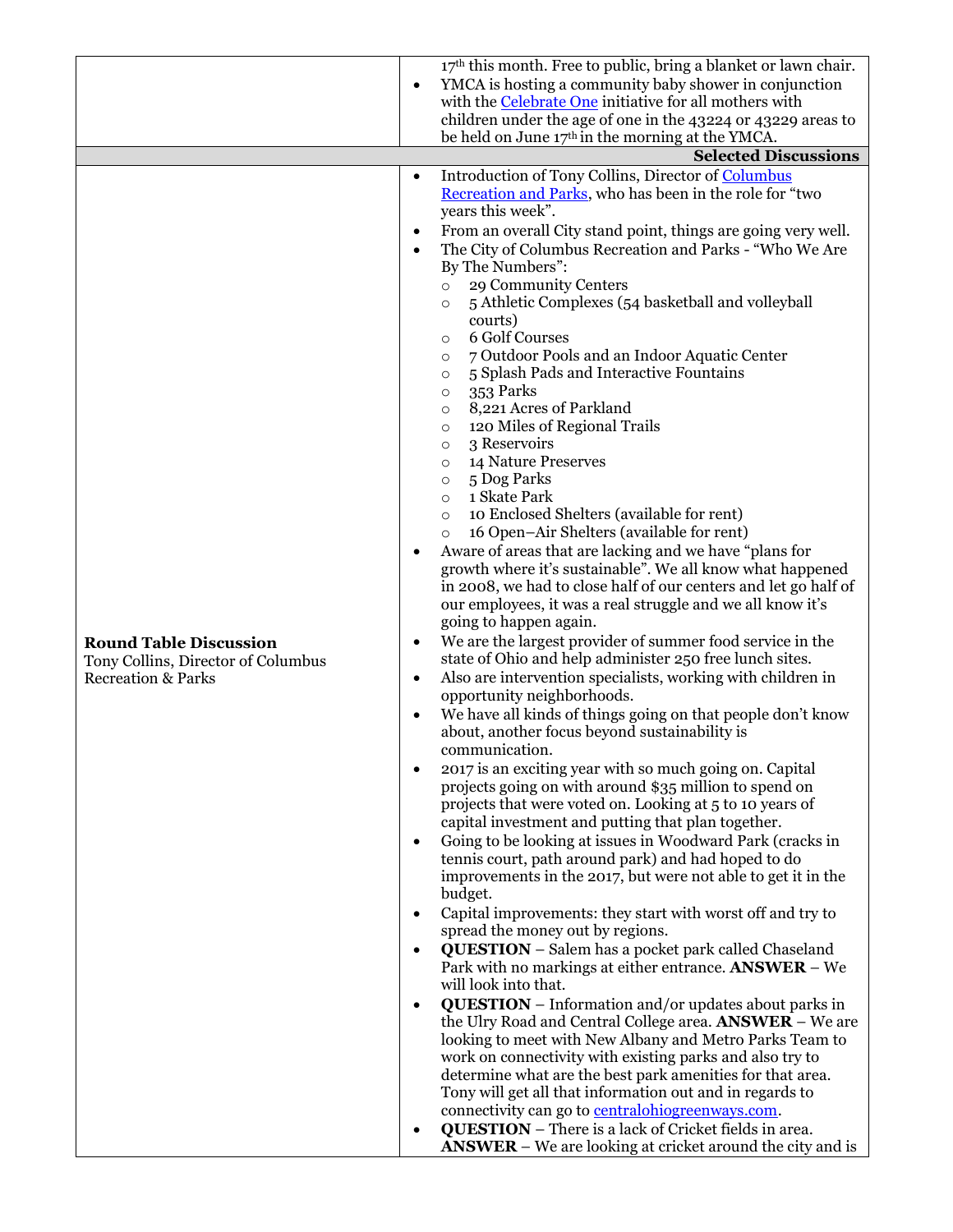|                       |           | on the list, will try to get information out.                                                                   |
|-----------------------|-----------|-----------------------------------------------------------------------------------------------------------------|
|                       |           | <b>QUESTION</b> – Who controls schedule of port a johns                                                         |
|                       |           | delivery for parks (specifically Strawberry Farms Park)?                                                        |
|                       |           | $ANSWER - Do$ know that they had a huge problem with                                                            |
|                       |           | the contractor this year, not sure if that had any part of it,                                                  |
|                       |           | but will look into it.                                                                                          |
|                       |           | <b>NCC Officer Reports</b>                                                                                      |
| <b>Treasurer</b>      |           | Report as distributed.                                                                                          |
| <b>Felix Quachey</b>  | $\bullet$ |                                                                                                                 |
|                       | $\bullet$ | NCC meeting dates in July and August, July 11 <sup>th</sup> and Aug 8 <sup>th</sup> .                           |
|                       | $\bullet$ | Pool party for August meeting at 6:00 PM at the Northland                                                       |
| <b>Secretary</b>      |           | Swim Club.                                                                                                      |
| <b>Roger Davidson</b> | $\bullet$ | Motion to accept Lee & Ulry Community Association LLC                                                           |
|                       |           | application for membership, seconded and passed.                                                                |
|                       | $\bullet$ | Motion to expel Westerville Woods and Second Chance                                                             |
|                       |           | Christian Church, seconded and passed.                                                                          |
|                       | $\bullet$ | The Taste of Northland is going to be Tuesday July 18th at                                                      |
|                       |           | the Northland Performing Arts Center (NPAC). In addition                                                        |
|                       |           | to sampling different types of food, we will have a stage and                                                   |
|                       |           | if you know anyone who would like to entertain, please let                                                      |
|                       |           | Alicia know. Event will be free, but has a suggested donation                                                   |
| <b>Vice President</b> |           | amount that will go to Northland non-profit. Event is being                                                     |
| Alicia Ward           |           | sponsored by Yelp. Exact time is currently not known, but                                                       |
|                       |           | should be something like 5:30 PM to 8:00 PM. They are                                                           |
|                       |           | looking for volunteers, please let Alicia know if you can help                                                  |
|                       |           | out. QUESTION - Will there be a brochure? ANSWER -                                                              |
|                       |           | Looking at a concept for a "Northland Passport", but also                                                       |
|                       |           | can work on a brochure that can be passed around                                                                |
|                       |           | electronically.                                                                                                 |
|                       | $\bullet$ | Have been making the rounds, lunch today with                                                                   |
|                       |           | Councilmember Mitch Brown, last month was with                                                                  |
|                       |           | <b>Councilmember Liz Brown.</b>                                                                                 |
|                       | $\bullet$ | Have had some really good meetings on affordable housing,                                                       |
|                       |           | lunch with E.J. Thomas (President Habitat for Humanity-                                                         |
|                       |           | MidOhio) and met with Elfi Di Bella (President YWCA) all in                                                     |
|                       |           | preparation for meeting with OHFA giving public comment                                                         |
|                       |           | regarding adaptive reuse of vacant properties.                                                                  |
|                       |           | Met with Easton's Steiner Group (management), they are                                                          |
|                       |           | finding big box stores are hesitant about renewing leases and                                                   |
|                       |           | are rethinking their strategy. We are probably going to see                                                     |
|                       |           | some major changes in retail in the next five years.                                                            |
|                       | $\bullet$ | Met with Tom Katzenmeyer (President Greater Columbus                                                            |
|                       |           | Arts Council GCAC) about the Northland Passport program                                                         |
| President             |           | and think there are some opportunities in the arts to<br>celebrate things going on in the Northland area.       |
| <b>Emmanuel Remy</b>  |           |                                                                                                                 |
|                       | $\bullet$ | Kind of disappointing, but Ethiopian Tewahado Social<br>Serivces (ETSS) doesn't have the energy for another New |
|                       |           | American Festival this year. NCC was challenged to host it                                                      |
|                       |           | again, but we don't have the resources, but asked Director                                                      |
|                       |           | Collins (Columbus Recreation and Parks) about any                                                               |
|                       |           | resources available for it. Also challenged him regarding                                                       |
|                       |           | meetings with regional representatives and communities,                                                         |
|                       |           | maybe a liaison with NCC.                                                                                       |
|                       | $\bullet$ | There was a New American forum last month, was a                                                                |
|                       |           | wonderful event. We need to figure out how to welcome,                                                          |
|                       |           | assimilate and celebrate the diversity they bring to our city.                                                  |
|                       | $\bullet$ | Was at the <b>Ohio History Connection</b> for the opening of the                                                |
|                       |           | "Bhutanese-Nepali Neighbors" photography exhibit.                                                               |
|                       | $\bullet$ | Met with one of the administrators of Development                                                               |
|                       |           | regarding 161, pushing for feasibility study, so that                                                           |
|                       |           | developers can see what potentials to develop there are.                                                        |
|                       |           |                                                                                                                 |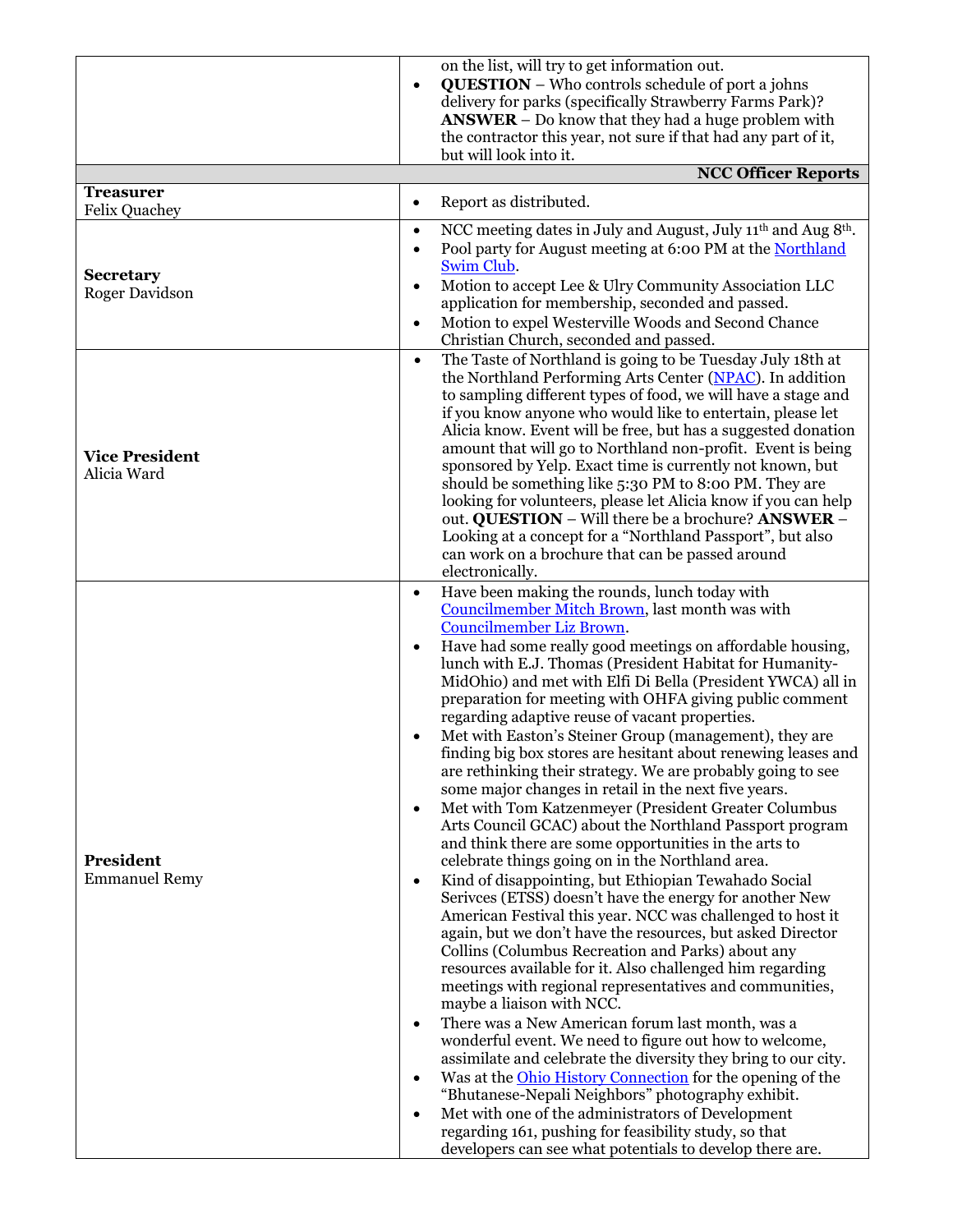|                                                                                    |           | <b>NCC Committee Reports</b>                                                                                              |
|------------------------------------------------------------------------------------|-----------|---------------------------------------------------------------------------------------------------------------------------|
| <b>Nominating Committee</b>                                                        | ٠         | No report                                                                                                                 |
|                                                                                    | $\bullet$ | This is the first year that Alicia is aware of where the                                                                  |
|                                                                                    |           | Banquet actually turned a profit and excess will be used for                                                              |
| <b>Banquet Committee</b>                                                           |           | the banquet next year.                                                                                                    |
|                                                                                    | $\bullet$ | Thanks to all the volunteers who helped out.                                                                              |
|                                                                                    | $\bullet$ | Parade Chairperson stepped down; Emmanuel has stepped                                                                     |
|                                                                                    |           | in and made sure we are running on track.                                                                                 |
|                                                                                    | $\bullet$ | Will line up at old Kroger's parking lot and parade starts at                                                             |
|                                                                                    |           | 11:00 AM.                                                                                                                 |
| <b>Independence Day Parade Committee</b><br>Web site is <b>northlandparade.org</b> | $\bullet$ | Still looking for donations, we are fine but have more work<br>to try and raise more money.                               |
|                                                                                    | $\bullet$ | No meetings for the next couple of weeks, but are working                                                                 |
|                                                                                    |           | via email until next meeting on Friday June 23rd.                                                                         |
|                                                                                    | ٠         | Contact Emmanuel with questions.                                                                                          |
|                                                                                    | $\bullet$ | <b>QUESTION</b> - Will we have float awards this year?<br><b>ANSWER</b> – Yes, there will be awards for winners.          |
|                                                                                    | $\bullet$ | Report as distributed.                                                                                                    |
| <b>Development Committee</b><br>Dave Paul, Chair                                   |           | Think that we will have 4 cases on the agenda for next                                                                    |
|                                                                                    |           | month.                                                                                                                    |
|                                                                                    | $\bullet$ | Report as distributed via email.                                                                                          |
|                                                                                    | $\bullet$ | <b>QUESTION</b> - Was driving north bound on Northtowne                                                                   |
|                                                                                    |           | Blvd from Morse Road, was alarmed at the amount of lights<br>on the Mosque. ANSWER - Will check into it, but might        |
|                                                                                    |           | have been temporary due to Ramadan celebration.                                                                           |
|                                                                                    | $\bullet$ | <b>QUESTION</b> – Friendship Village noticed progress                                                                     |
|                                                                                    |           | removing junk from the yard of the house at Forest Hills                                                                  |
| <b>Graphics and Code Task Force</b>                                                |           | Blvd and Ponderosa, but concerned that it is just pilling up                                                              |
| Bill Logan, Coordinator                                                            |           | on the porch. Wondered if it is being monitored? ANSWER                                                                   |
|                                                                                    |           | - It is a court order issue now, so will be re-inspected per                                                              |
|                                                                                    |           | court mandate.                                                                                                            |
|                                                                                    | ٠         | <b>QUESTION</b> - Truck parking at old Kroger is becoming a                                                               |
|                                                                                    |           | bigger issue. ANSWER - They have stated that they have a<br>tow truck provider that will tow them, but need license plate |
|                                                                                    |           | numbers prior.                                                                                                            |
|                                                                                    |           | <b>Additional Discussions</b>                                                                                             |
| <b>Other Old Business</b>                                                          | $\bullet$ | No report                                                                                                                 |
| <b>Other New Business</b>                                                          |           | No report                                                                                                                 |
|                                                                                    | $\bullet$ | Resident reported incident with her debit card being                                                                      |
|                                                                                    |           | scanned without her knowledge (new chip) and was used in                                                                  |
|                                                                                    |           | local stores, please be aware that it is in our area. Suggested                                                           |
|                                                                                    |           | using scan proof sleeve or wallet.                                                                                        |
|                                                                                    | $\bullet$ | NABA luncheon is next Tuesday, June 13th. Meeting at Days<br>Inn and catered by Corporate Caterers. Speaker will be Steve |
|                                                                                    |           | Schmidt and price has gone down from \$20 to \$18, (register                                                              |
|                                                                                    |           | on line).                                                                                                                 |
|                                                                                    | $\bullet$ | 161 Cleanup Task Force will be July 1st at 9:00 AM.                                                                       |
|                                                                                    | $\bullet$ | NABA Golf Outing will be Sept 15 <sup>th</sup> . If you want to play or                                                   |
| <b>Open Forum</b>                                                                  |           | sponsor us, Trevor Secord is the chair.                                                                                   |
| Comments, Announcements                                                            | $\bullet$ | Northland Plaza (corner of Cleveland Ave and 161) has been                                                                |
|                                                                                    |           | sold.                                                                                                                     |
|                                                                                    | $\bullet$ | Barbershop next to Ink Well is getting ready to open.                                                                     |
|                                                                                    | $\bullet$ | Psychiatric hospital at 161 and Busch Blvd hosted open<br>house for firefighters, took them on a tour and showed them     |
|                                                                                    |           | all the fire escape routes.                                                                                               |
|                                                                                    | $\bullet$ | <b>QUESTION</b> - Radisson at Sinclair status, can they board                                                             |
|                                                                                    |           | up windows? $ANSWER - It$ will be going to sheriff sale and                                                               |
|                                                                                    |           | will be meeting in July regarding it. Because of the status,                                                              |
|                                                                                    |           | they cannot do anything to the property until the legal action                                                            |
|                                                                                    |           | is taken care of.                                                                                                         |